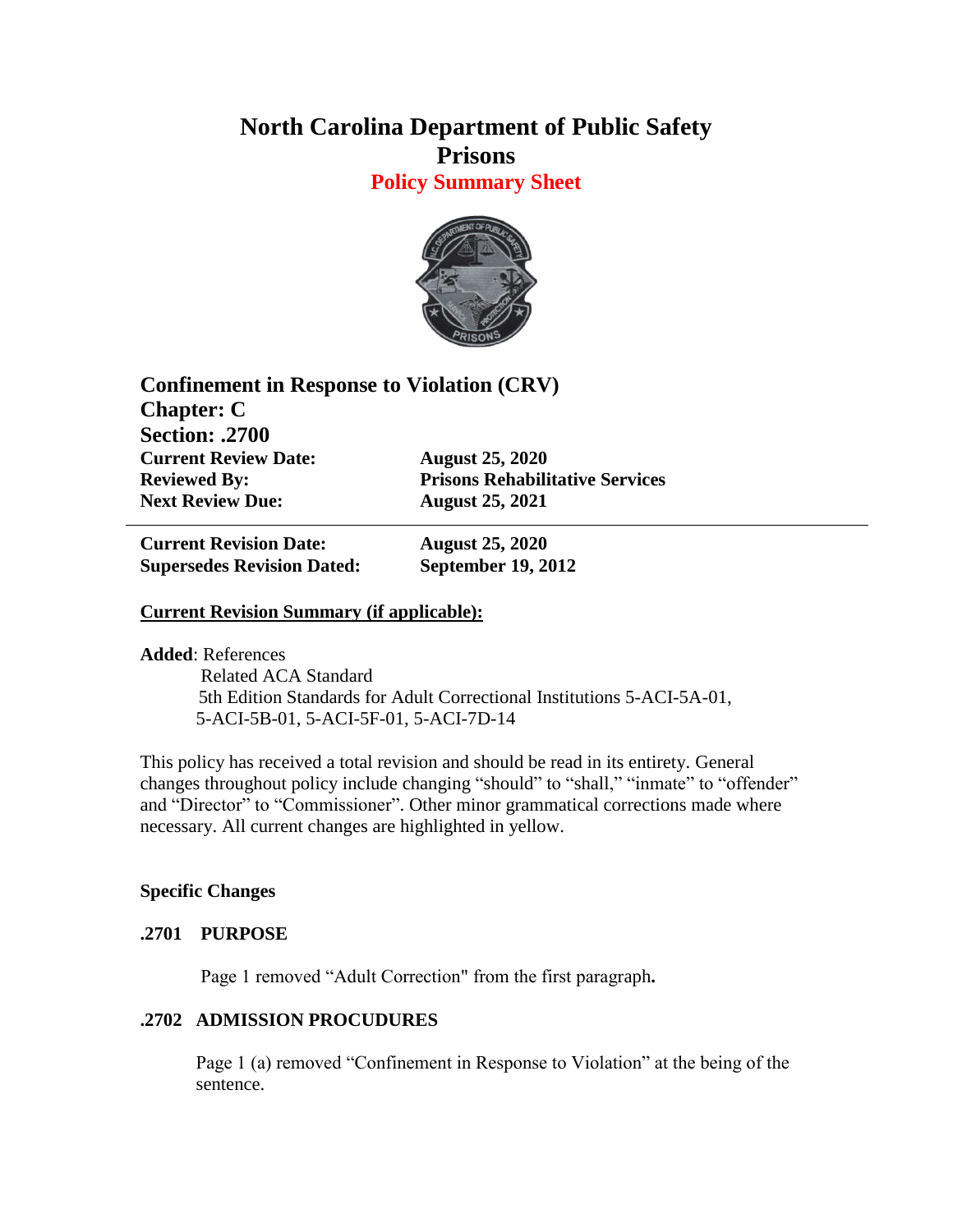#### **.2703 HOUSING**

Page 1 (b) Added additional verbiage at the end which states **"**The following are specific disqualifiers from the CRV program:

- (1) The offender has pending charges for a class A through E felony;
- (2) Acuity level is determined to be 2ab, 2b or higher;
- (3) The offender is serving another concurrent felony active sentence or misdemeanor active sentence greater than 90 days;
- (4) The offender has two or more escapes from prison; or
- (5) The offender is under 18 years of age.
- (6) The offender has 30 days or less remaining on their CRV sentence.

If an offender is determined to be disqualified from the CRV program due to one or more of the disqualifiers listed above, the offender will serve the CRV period within a Prison facility, not at a designated CRV center."

# **.2704 VISITATION**

Page 2 remove the word "not" from (a) and (b).

# **.2705 PROGRAMMING**

Added new verbiage (e) **"**CRV centers use the behavior modification model to address non-compliance, unwanted behaviors."

#### **.2706 CONDITIONS OF CONFINEMENT**

Page 3 (a) Removed "Since" and "control housing assignment will be compatible with a minimum custody environment." And added "initially" and "however, a demotion in custody is an option should circumstances warrant rather than restrictive housing placement."

Page 3 (b) replace "cases" with offenders."

Page 3 (c) added additional verbiage at the end "if removal form a CRV center is warranted."

Page 3 (d) added new verbiage "Chapter C .0100 (Offender Custody Classification)," and "Restrictive Housing for." Added "Purposes" and removed the word "Segregation." Replaced "cases" with "offenders"

#### **.2707 RELEASE**

Page 3 This section has received a total revision and should be read in its entirety.